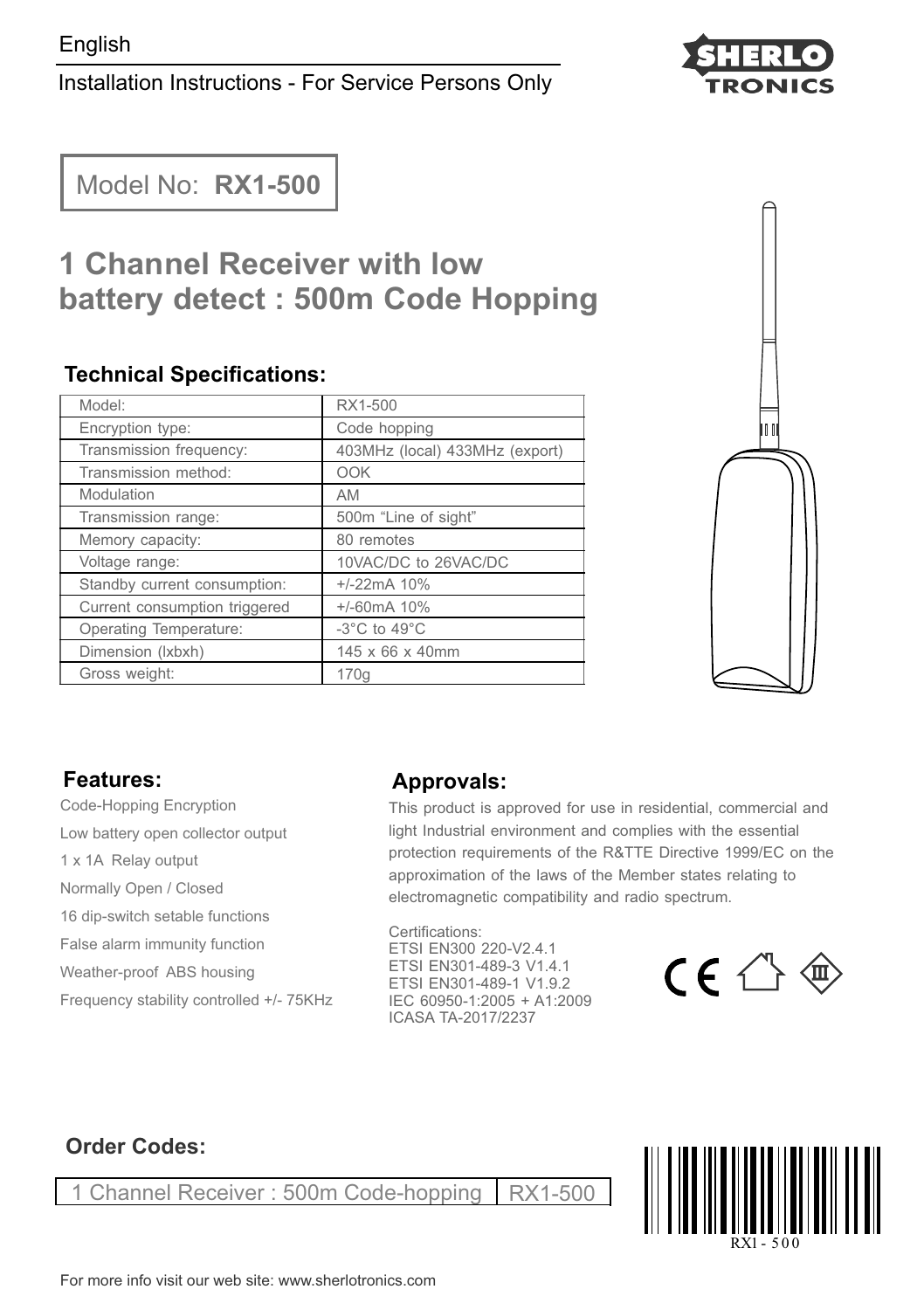# **Opening the unit**

Remove the Aerial and make sure the screw on the bottom side is removed. Carefully lift the lid up from the back end and unclip the top.

Screw hole



#### **Mounting advice**

The plastic housing is splash proof, and may be mounted externally if required. The unit should be mounted vertically for best performance. Ensure that you do not mount the unit close to electric fence cables or energizers, as these products produce extreme levels of interference and may reduce the performance of the product. If mounting indoors try and centralise the unit, and keep it at least 3 metres away from armed response company's alarm radio transmitters.

We recommend the unit to be mounted more than 3 metres above the floor height just above the trap door. For large properties that require exceptional range, mount the unit externally.

Always conduct a signal range test before you hand over the product to the client, ensuring that the system works reliably. You may need to move the unit if you encounter dead spots. In rare cases you may need to install a booster repeater unit for coverage around large multi levelled sites.



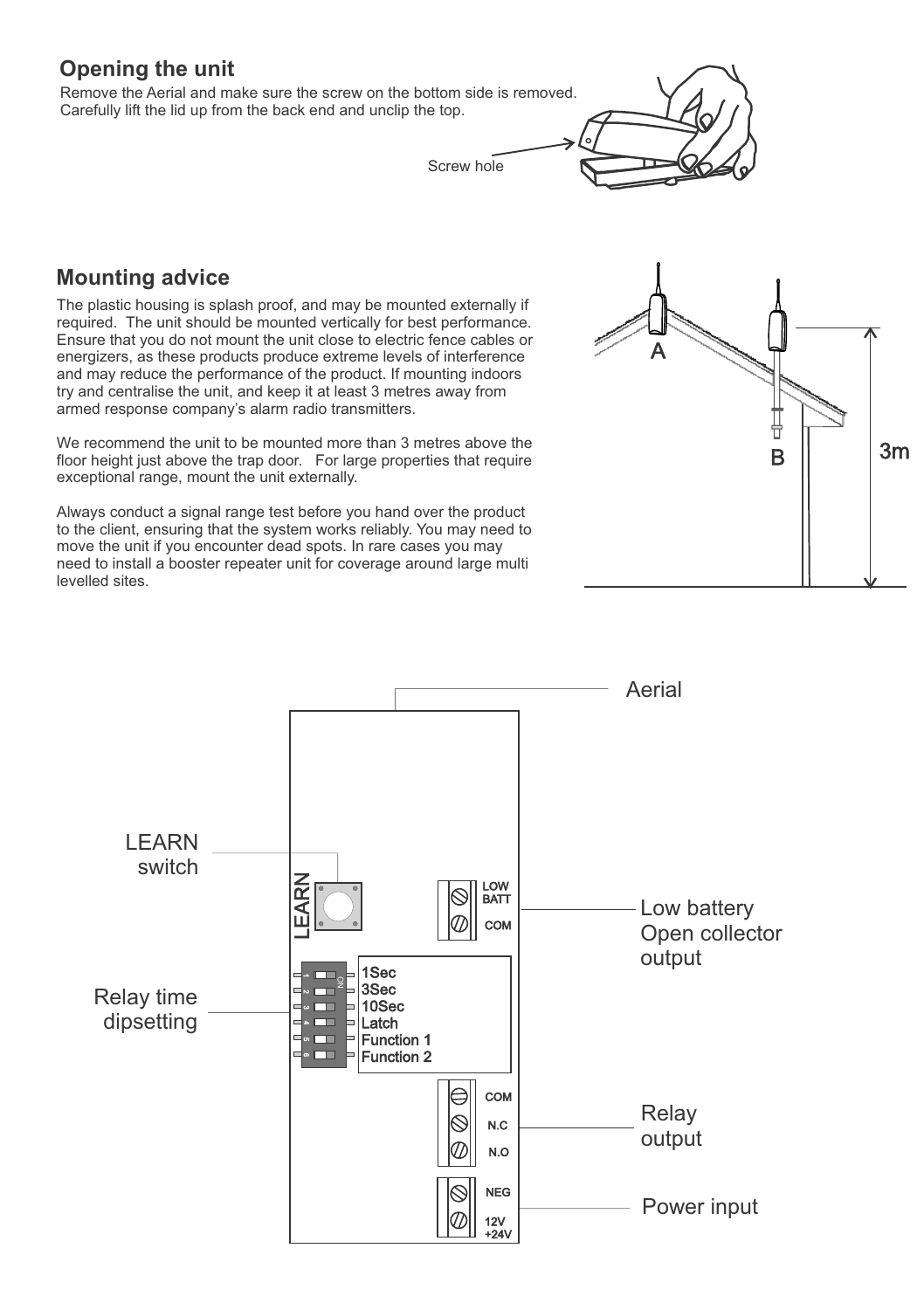# **Defaulting the RX1-500**

Note: Please default the unit first before installation. This will erase any previously programmed factory test remotes from the memory.



Press and hold for more than 10 Seconds. When the beeping stops the unit is defaulted. Wait a few seconds until the unit boots up.

## **Programming remotes in**

- 1. Default the unit before you begin a new installation. This erases all previously programmed remotes.
- 2. Press the LEARN switch once to step to relay  $1. > 1$  x beep sounds 3. Press the button on the remote control a few times to learn in to the
- 3. Press the button on the remote control a few times to learn in to the RX1-500.  $>$  2x beeps sound  $\Lambda$ . Continue to learn in any additional remote controls until all the remotes are programmed in
- 4. Continue to learn in any additional remote controls until all the remotes are programmed in.<br>5. Press the LEARN switch again to exit from learn mode  $> 1 \times$  long been sounds
- Press the LEARN switch again to exit from learn mode.  $> 1 \times$  long beep sounds

**Note:** The unit can be programmed with up to 80 remotes. When the memory limit has reached its limit the RX1-500 will auto exit out of program mode. The unit auto exits out of program mode if nothing is received after 30 seconds.

#### **Programming the ON/OFF function**

- 1. Default the unit before you begin a new installation. This erases all previously programmed remotes.<br>2. Select the Dip-switch 4&5 on.
- 2. Select the Dip-switch 4&5 on.<br>3. Press the LEARN switch once
- 3. Press the LEARN switch once. (This is for the ON command). > 1 x beep sounds  $\mu$  Press the button on the remote control to be learnt in  $> 2x$  short beens sound
- 4. Press the button on the remote control to be learnt in.  $> 2x$  short beeps sound 5. Press the LEARN switch again to advance to the OFF command.  $> 2x$  beeps
- Press the LEARN switch again to advance to the OFF command.  $> 2$  x beeps sound
- 6. Press the button on the remote control to be learnt in.  $> 2x$  short beeps sound  $7$  Press the LEARN switch for the last time to exit out of learn mode  $> 1x$  long b
- Press the LEARN switch for the last time to exit out of learn mode. > 1 x long beep sounds

#### **Erasing individual remotes**



## **False Alarm immunity ideal for remote Panic**

When setting the Dip-switch setting 3;5 & 6 On, the receiver unit will only activate from a valid remote control if the remote control is pressed more than three(3) times within a 10 second window period. This feature is ideal for preventing false alarm panic activations with clients who carry a panic on them all the time.

The user will need to be taught how to use the panic button in an emergency by pressing the button in and out a number of times in order for the receiver to activate. The user must make them selves familiar with the feature by regular testing the remote control with the alarm system.



1 Second High traffic buzzer on 3 Second high traffic buzzer on False Alarm immunity Erase individual remotes Function 1 On Function 2 On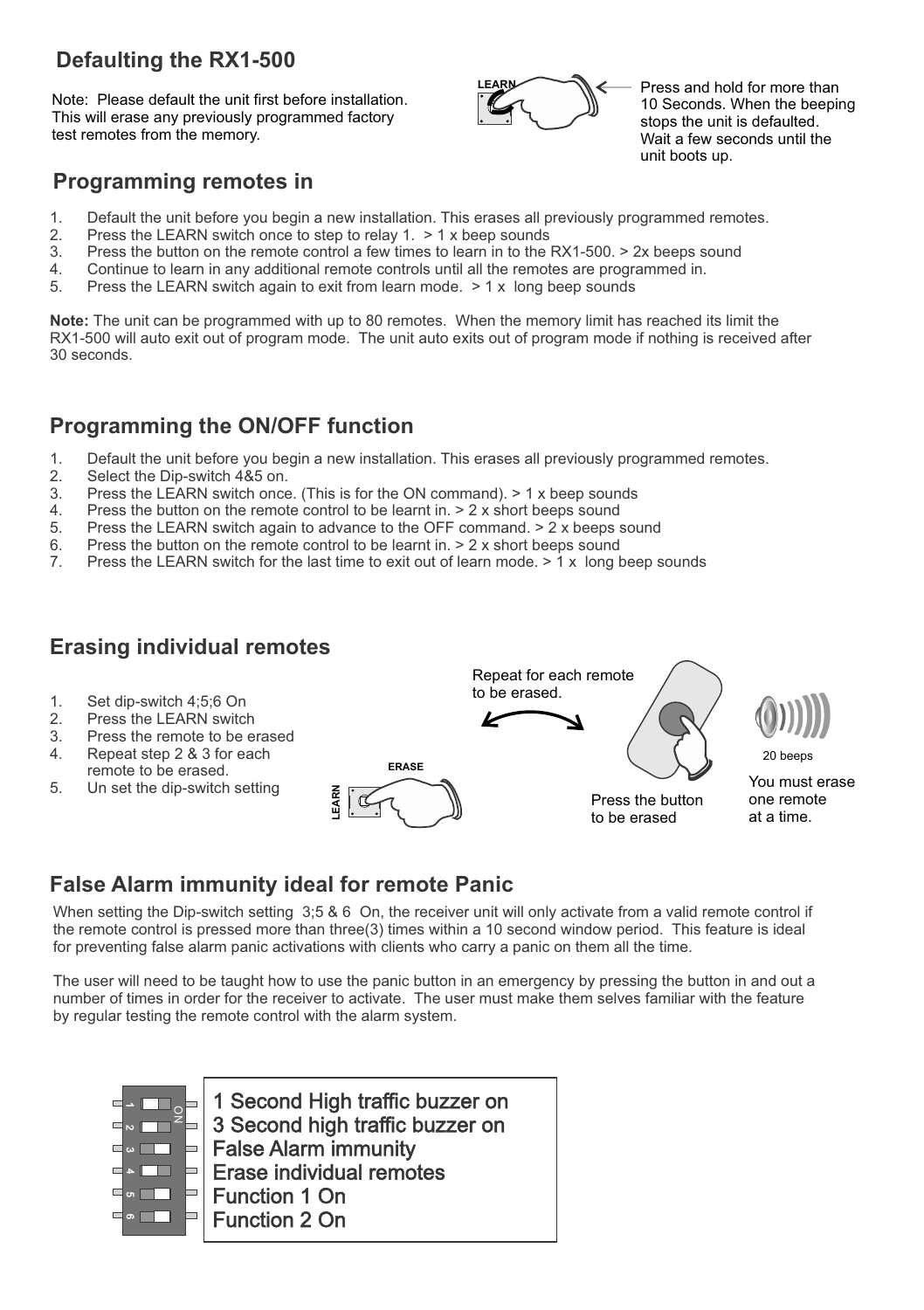# **Panic with a Low battery detect on an alarm panel:-**

The example below depicts the wiring from the receiver to an alarm panel where:- Zone 1 is configured as a 24 hour Panic input (N. Closed) & Zone 2 is configured as a 24 hour Faulty condition Low battery for the Panic (N.Open) Set the Dip-switch for 3Sec.

The **Low battery** output is a Open collector (max100mA) type output. The output will switch to Negative for 3 seconds when the receiver receives a signal from a remote control that has a flat or low battery level. 10V or lower is considered a low battery level in 12V batteries & 2.6V is considered a low battery level in 3V Batteries.

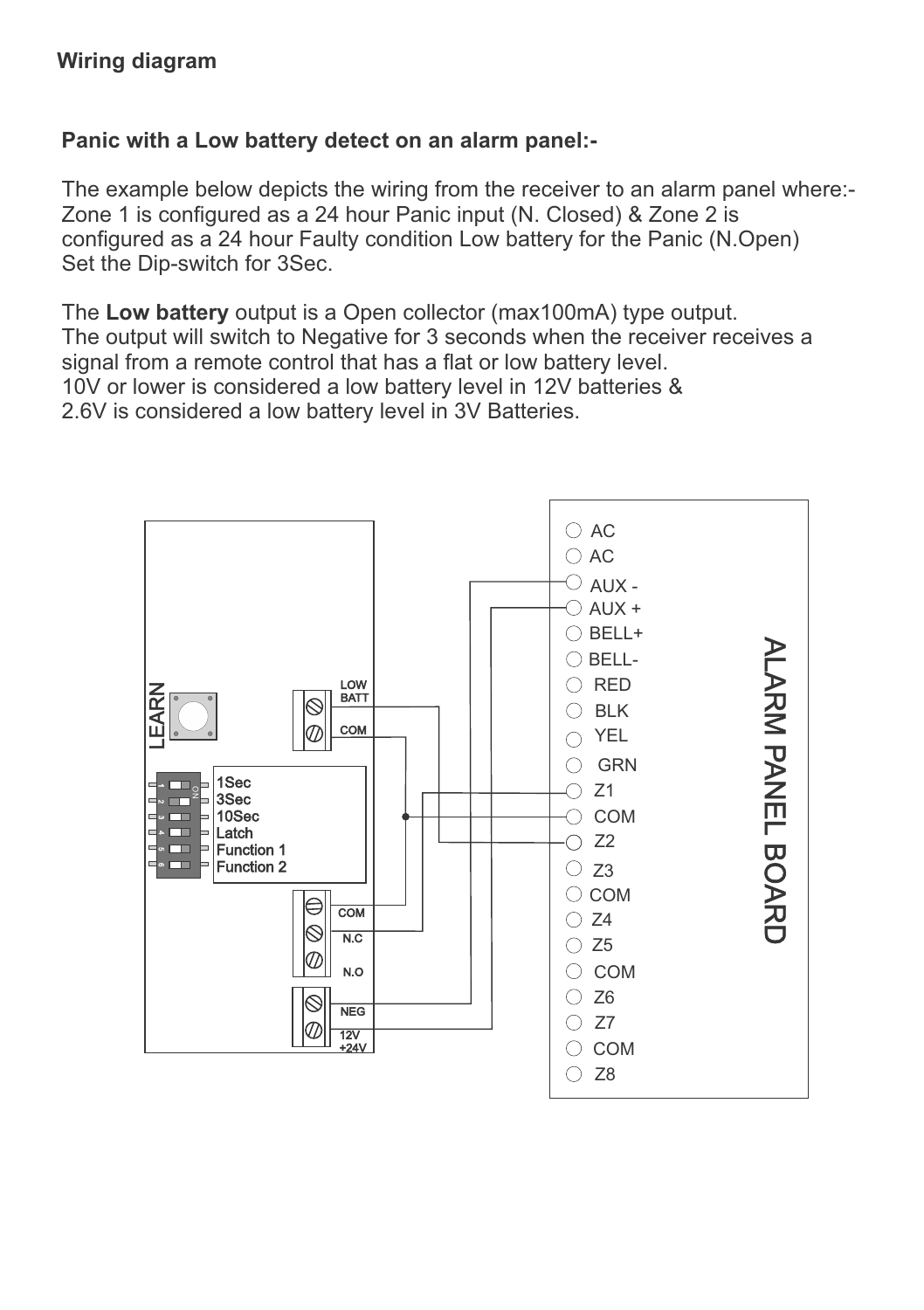# **Wiring diagram**

#### **Gate motor:-**

The example below depicts the wiring from the receiver to a gate motor:- The Commons on both receiver and gate motor must be connected together. The N.O is wired to the Trg (Trigger), Set the Dip-switch to 1Sec

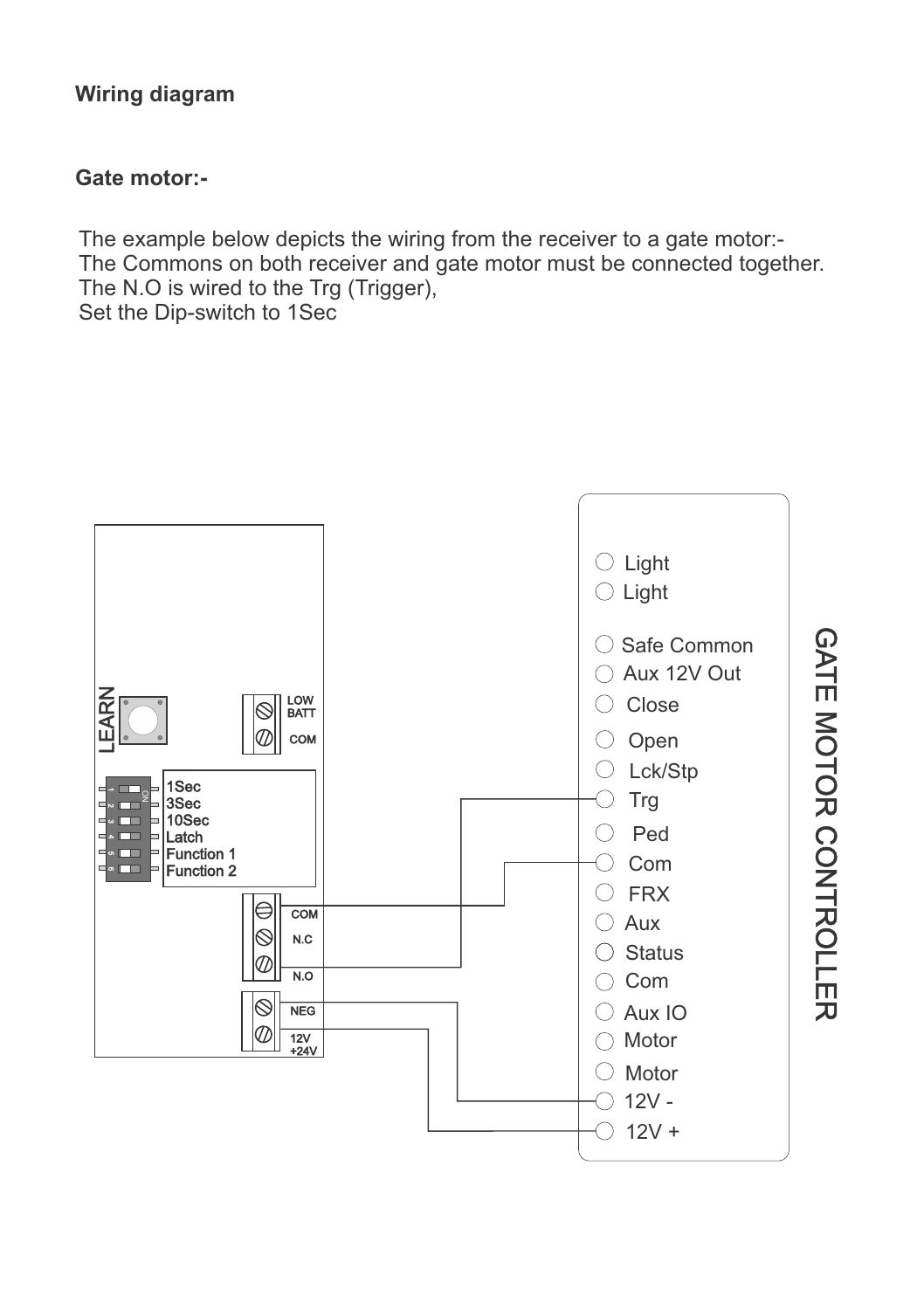#### **Wiring diagram**

#### **Typical panic to radio transmitter:-**

The example below shows the wiring from the receiver to a alarm radio:- Wire COM to +12V POSITIVE. The N.O is wired to the Panic input on the radio usually input 1, Set the Dip-switch for 3Sec

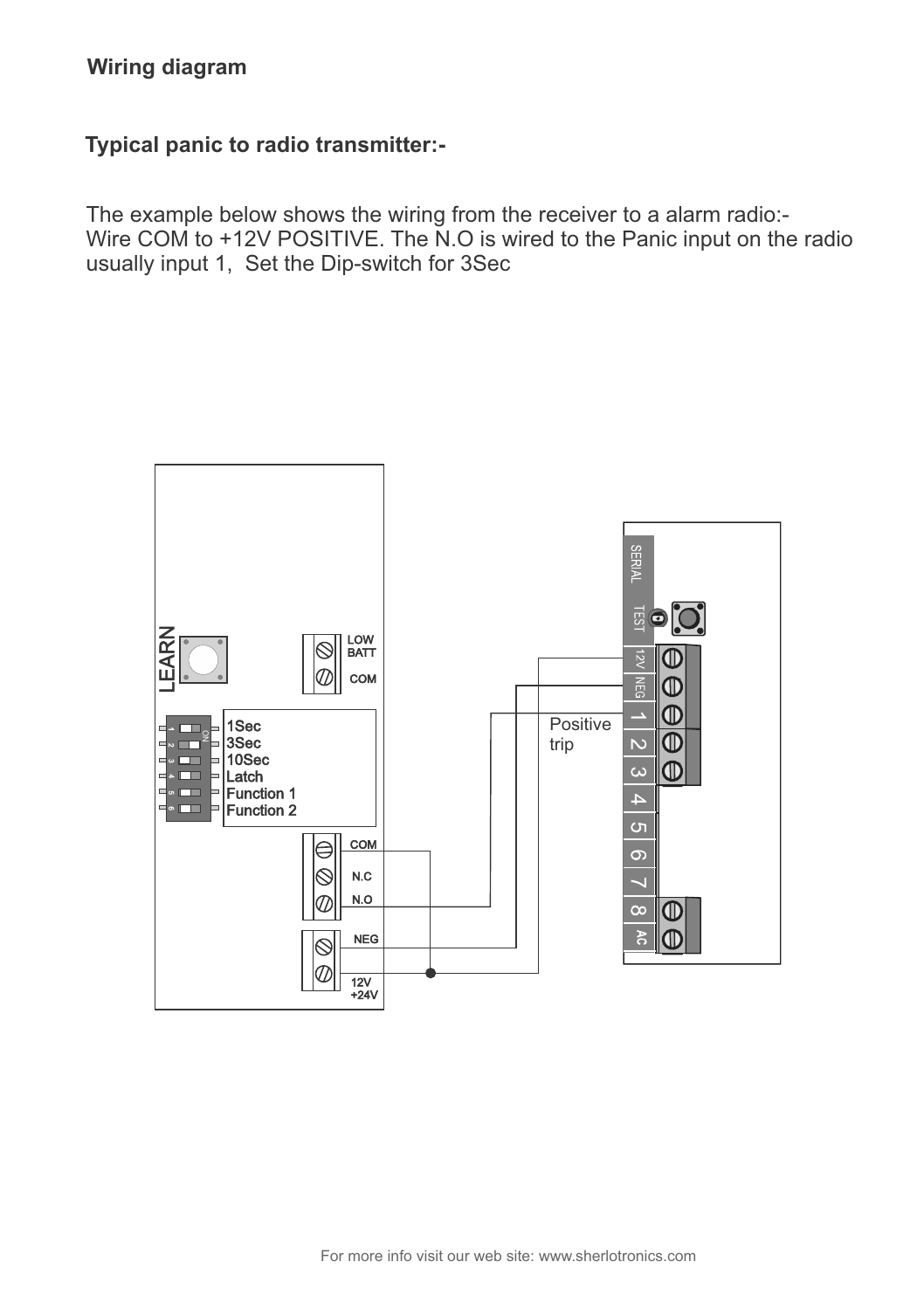#### **Wiring diagram**

#### **Typical mag lock:-**

The example below shows the wiring from the receiver to a mag lock:- Wire COM to NEG (Negative). The N.C is wired to the Negative of the magnetic lock. +12V Positive from the power supply wires up to + on the magnetic lock), Set the Dip-switch for either 10Sec or 30Sec